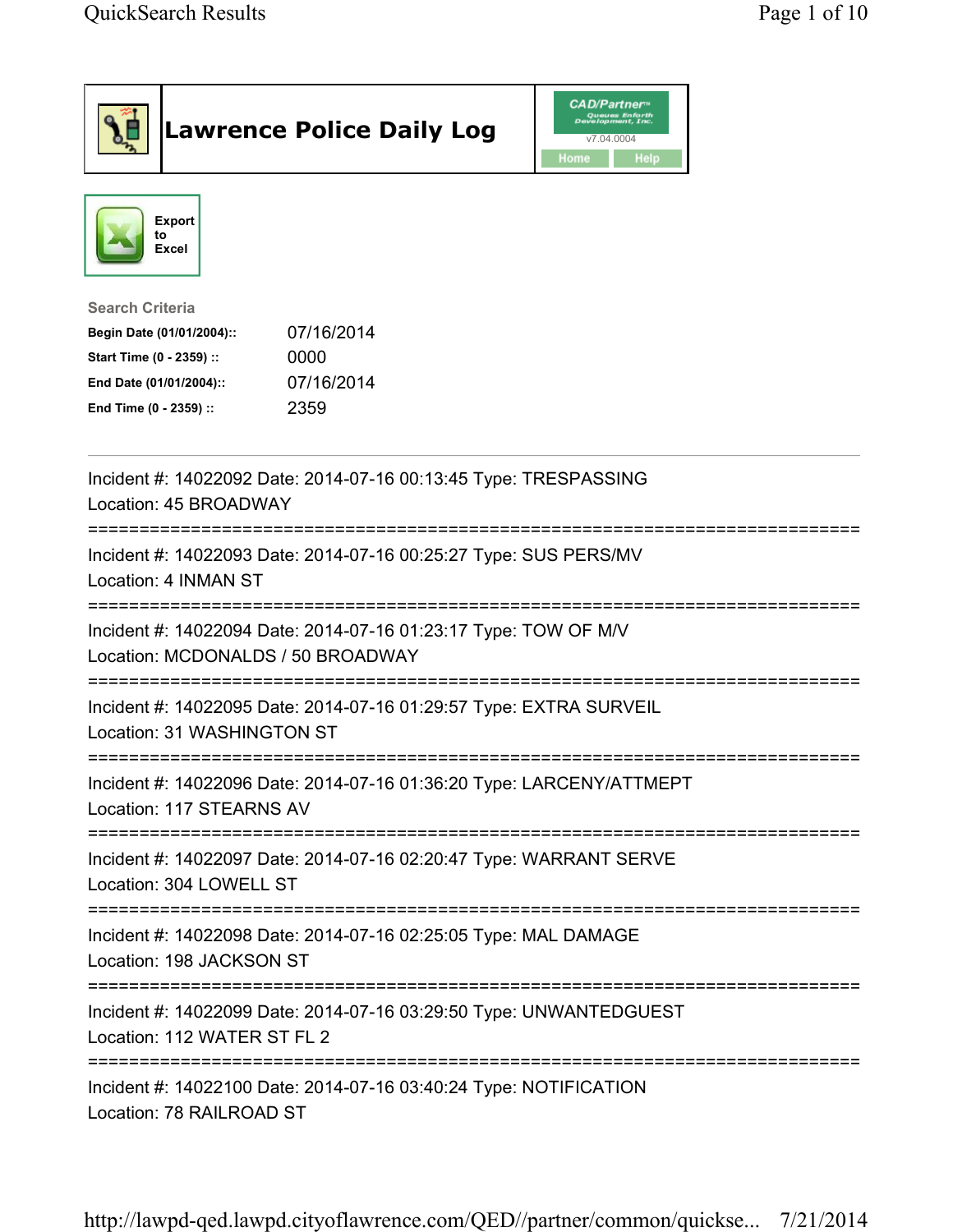| Incident #: 14022101 Date: 2014-07-16 05:40:35 Type: ALARMS<br>Location: 95 SALEM ST                                                                  |
|-------------------------------------------------------------------------------------------------------------------------------------------------------|
| Incident #: 14022102 Date: 2014-07-16 06:01:34 Type: ALARMS<br>Location: GULF / 233 WINTHROP AV                                                       |
| Incident #: 14022103 Date: 2014-07-16 06:43:26 Type: ALARMS<br>Location: 12 MONROE ST                                                                 |
| ;===============================<br>Incident #: 14022104 Date: 2014-07-16 07:20:33 Type: STOL/MV/PAS<br>Location: 52 CRESCENT ST                      |
| Incident #: 14022105 Date: 2014-07-16 07:34:21 Type: SUS PERS/MV<br>Location: 78 RESERVOIR ST                                                         |
| Incident #: 14022106 Date: 2014-07-16 07:37:11 Type: SUS PERS/MV<br>Location: FOSTER ST & SPRINGFIELD ST                                              |
| Incident #: 14022107 Date: 2014-07-16 07:39:34 Type: DRUG OVERDOSE<br>Location: LAUNDRY CAPITAL / 351 BROADWAY                                        |
| Incident #: 14022108 Date: 2014-07-16 07:42:34 Type: SUS PERS/MV<br>Location: 68 WATER ST                                                             |
| Incident #: 14022109 Date: 2014-07-16 07:44:34 Type: MISSING PERS<br>Location: 90 LOWELL ST                                                           |
| Incident #: 14022110 Date: 2014-07-16 07:46:18 Type: TOW OF M/V<br>Location: MELROSE ST & WATER ST                                                    |
| ==========================<br>Incident #: 14022111 Date: 2014-07-16 08:49:21 Type: ABAND MV<br>Location: 103 STEARNS AV                               |
| ;===================================<br>Incident #: 14022112 Date: 2014-07-16 09:02:41 Type: ALARM/HOLD<br>Location: TD BANKNORTH MA / 305 S BROADWAY |
| Incident #: 14022113 Date: 2014-07-16 09:22:08 Type: ANIMAL COMPL<br>Location: HOLT ST & WATER ST                                                     |
| Incident #: 14022114 Date: 2014-07-16 09:30:31 Type: DISTURBANCE<br>Lootion: 4E DEDIZELEV Q'                                                          |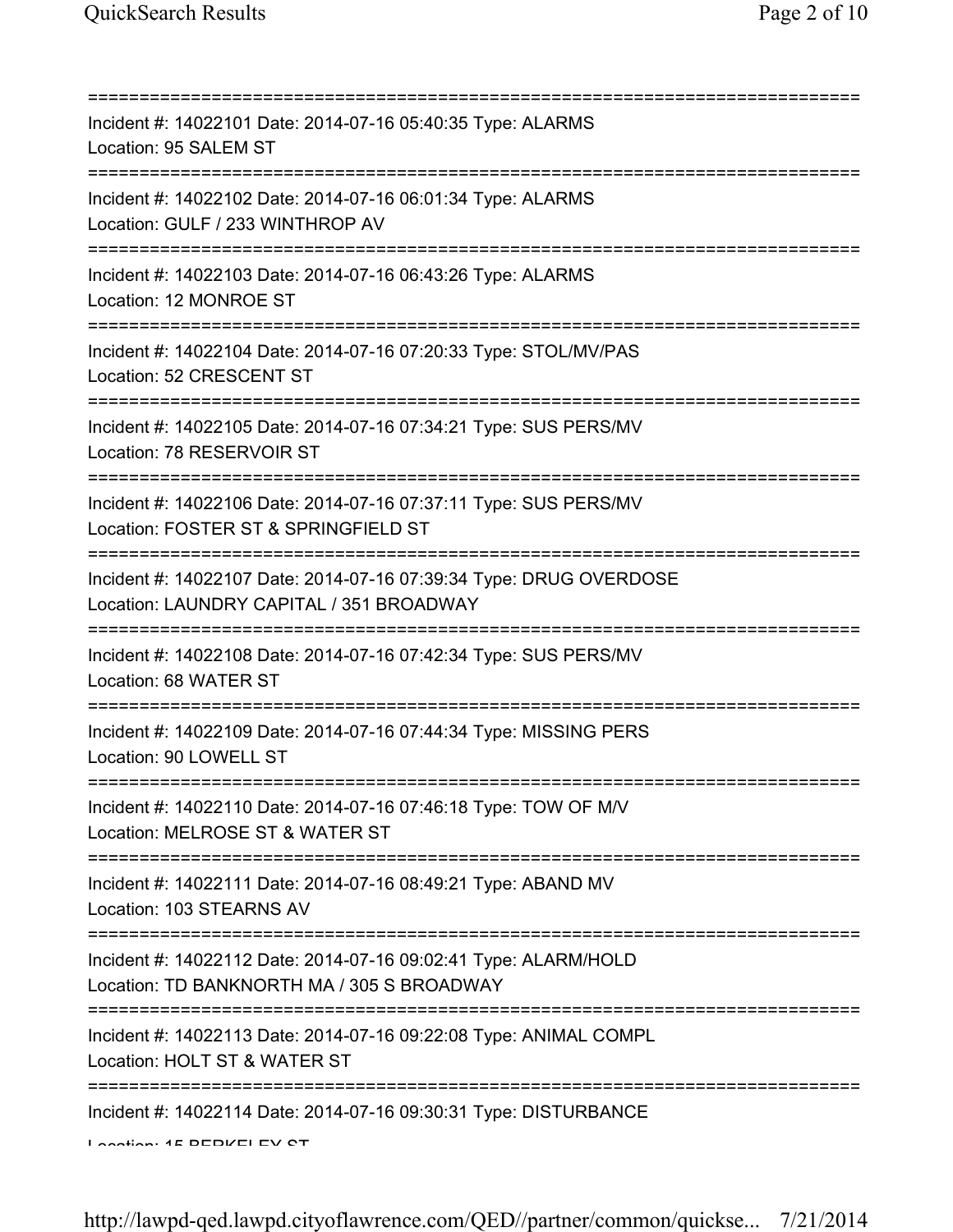| Incident #: 14022115 Date: 2014-07-16 09:35:24 Type: SUICIDE ATTEMPT<br>Location: 252 PROSPECT ST FL 1<br>=====================================            |
|------------------------------------------------------------------------------------------------------------------------------------------------------------|
| Incident #: 14022116 Date: 2014-07-16 09:44:51 Type: MAL DAMAGE<br>Location: ELAINES FISH + CHIP / 234 HAMPSHIRE ST<br>=================================== |
| Incident #: 14022117 Date: 2014-07-16 09:45:50 Type: DOMESTIC/PROG<br>Location: 85 ANDOVER ST #2                                                           |
| Incident #: 14022118 Date: 2014-07-16 09:49:29 Type: SUS PERS/MV<br>Location: BROADWAY & TREMONT ST                                                        |
| Incident #: 14022119 Date: 2014-07-16 09:54:01 Type: DRUG VIO<br>Location: 1 GENERAL ST                                                                    |
| Incident #: 14022120 Date: 2014-07-16 10:03:10 Type: PARK & WALK<br>Location: ESSEX ST                                                                     |
| Incident #: 14022121 Date: 2014-07-16 10:08:43 Type: B&E/MV/PAST<br>Location: 57 RAILROAD ST                                                               |
| Incident #: 14022122 Date: 2014-07-16 10:14:53 Type: PARK & WALK<br>Location: BROADWAY & CONCORD ST<br>:=========================                          |
| Incident #: 14022123 Date: 2014-07-16 10:18:40 Type: WIRE DOWN<br>Location: 88 AMES ST                                                                     |
| Incident #: 14022124 Date: 2014-07-16 10:24:36 Type: DISTURBANCE<br>Location: METROPOLITAN CREDIT UNION / 215 S BROADWAY                                   |
| Incident #: 14022125 Date: 2014-07-16 10:26:52 Type: STOL/MV/PAS<br>Location: 78 RAILROAD ST                                                               |
| =============<br>Incident #: 14022126 Date: 2014-07-16 10:29:09 Type: ALARM/HOLD<br>Location: MEJIA RESD / 1 BICKNELL TER                                  |
| Incident #: 14022127 Date: 2014-07-16 10:43:47 Type: B&E/PAST<br>Location: 203 PARK ST                                                                     |
| Incident #: 14022128 Date: 2014-07-16 10:44:48 Type: DISTURBANCE                                                                                           |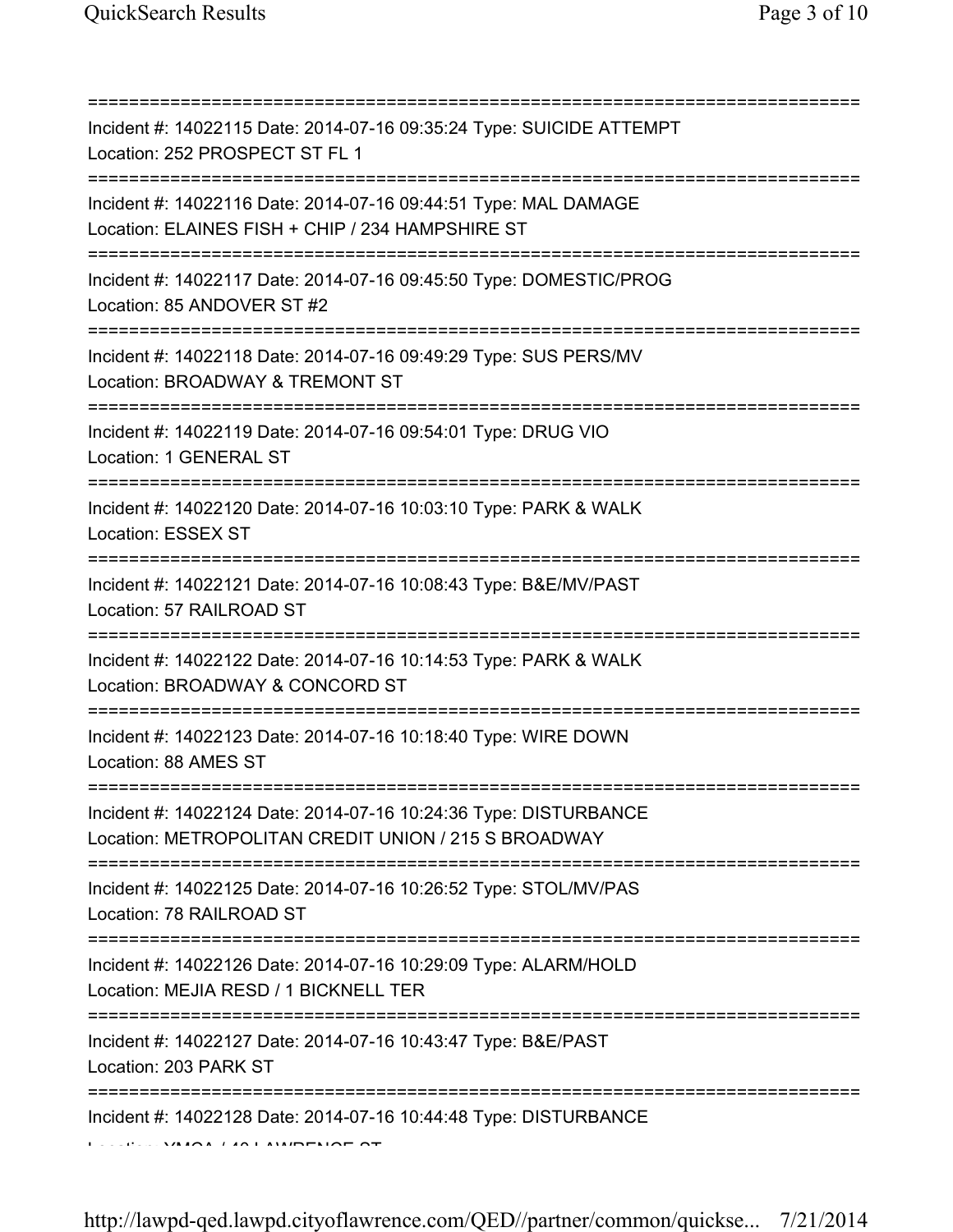=========================================================================== Incident #: 14022129 Date: 2014-07-16 10:48:03 Type: M/V STOP Location: 88 MARGIN ST =========================================================================== Incident #: 14022130 Date: 2014-07-16 10:59:31 Type: DISTURBANCE Location: 14 DOYLE ST =========================================================================== Incident #: 14022131 Date: 2014-07-16 11:11:10 Type: FIGHT Location: 252 BAILEY ST =========================================================================== Incident #: 14022132 Date: 2014-07-16 11:16:10 Type: PARK & WALK Location: BRADFORD ST & BROADWAY =========================================================================== Incident #: 14022133 Date: 2014-07-16 11:27:10 Type: DRUG VIO Location: 153 BERKELEY ST =========================================================================== Incident #: 14022134 Date: 2014-07-16 11:35:19 Type: CK WELL BEING Location: S BROADWAY & SALEM ST =========================================================================== Incident #: 14022135 Date: 2014-07-16 11:39:59 Type: AUTO ACC/NO PI Location: 260 MERRIMACK ST =========================================================================== Incident #: 14022137 Date: 2014-07-16 11:43:46 Type: A&B PAST Location: 11 CHAMPLAIN AV =========================================================================== Incident #: 14022136 Date: 2014-07-16 11:44:58 Type: UNKNOWN PROB Location: 187 ESSEX ST =========================================================================== Incident #: 14022138 Date: 2014-07-16 11:48:10 Type: TRESPASSING Location: 34 HAVERHILL ST =========================================================================== Incident #: 14022139 Date: 2014-07-16 11:55:45 Type: PARK & WALK Location: S UNION ST & SPRINGFIELD ST =========================================================================== Incident #: 14022140 Date: 2014-07-16 12:07:49 Type: UNKNOWN PROB Location: 35 BROOK ST =========================================================================== Incident #: 14022141 Date: 2014-07-16 12:12:48 Type: TRESPASSING Location: S CANAL ST =========================================================================== Incident #: 14022142 Date: 2014-07-16 12:41:27 Type: CK WELL BEING

Location: 76 AMES ST FL 3RDFL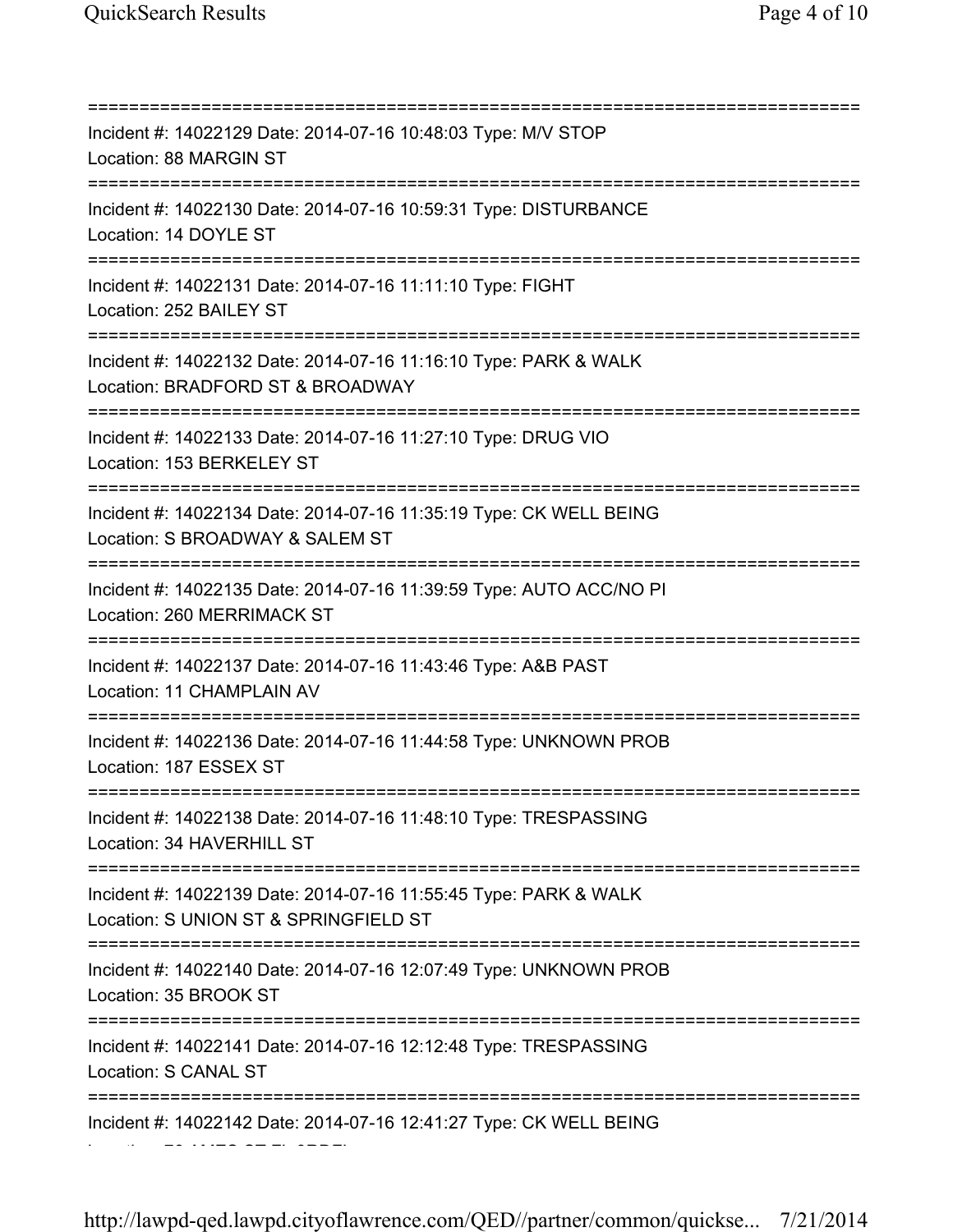=========================================================================== Incident #: 14022143 Date: 2014-07-16 12:45:11 Type: DISTURBANCE Location: FRENCHY ELECTRICAL / 50 PORTLAND ST =========================================================================== Incident #: 14022144 Date: 2014-07-16 13:02:30 Type: WIRE DOWN Location: 78 SALEM ST =========================================================================== Incident #: 14022145 Date: 2014-07-16 13:17:53 Type: INVESTIGATION Location: 90 LOWELL ST =========================================================================== Incident #: 14022146 Date: 2014-07-16 13:27:04 Type: CK WELL BEING Location: BROADWAY & COMMON ST =========================================================================== Incident #: 14022147 Date: 2014-07-16 13:39:48 Type: SUS PERS/MV Location: ESSEX ST & NEWBURY ST =========================================================================== Incident #: 14022148 Date: 2014-07-16 13:54:28 Type: CK WELL BEING Location: HAFFNERS GAS STATION / 469 HAVERHILL ST =========================================================================== Incident #: 14022149 Date: 2014-07-16 14:04:09 Type: LARCENY/PAST Location: 5 JACKSON CT =========================================================================== Incident #: 14022150 Date: 2014-07-16 14:08:40 Type: UNKNOWN PROB Location: SUBWAY / 160 WINTHROP AV =========================================================================== Incident #: 14022151 Date: 2014-07-16 14:11:17 Type: PARK & WALK Location: COMMON ST & NEWBURY ST =========================================================================== Incident #: 14022152 Date: 2014-07-16 14:14:43 Type: TOW/ABANDONED Location: 159 FERRY ST =========================================================================== Incident #: 14022153 Date: 2014-07-16 14:24:01 Type: AUTO ACC/NO PI Location: APPLETON ST & METHUEN ST =========================================================================== Incident #: 14022154 Date: 2014-07-16 14:28:22 Type: AUTO ACC/PI Location: 133 LAWRENCE ST =========================================================================== Incident #: 14022155 Date: 2014-07-16 14:39:08 Type: UNWANTEDGUEST Location: 37 PHILLIPS ST FL 3 =========================================================================== Incident #: 14022156 Date: 2014-07-16 14:52:29 Type: ALARM/HOLD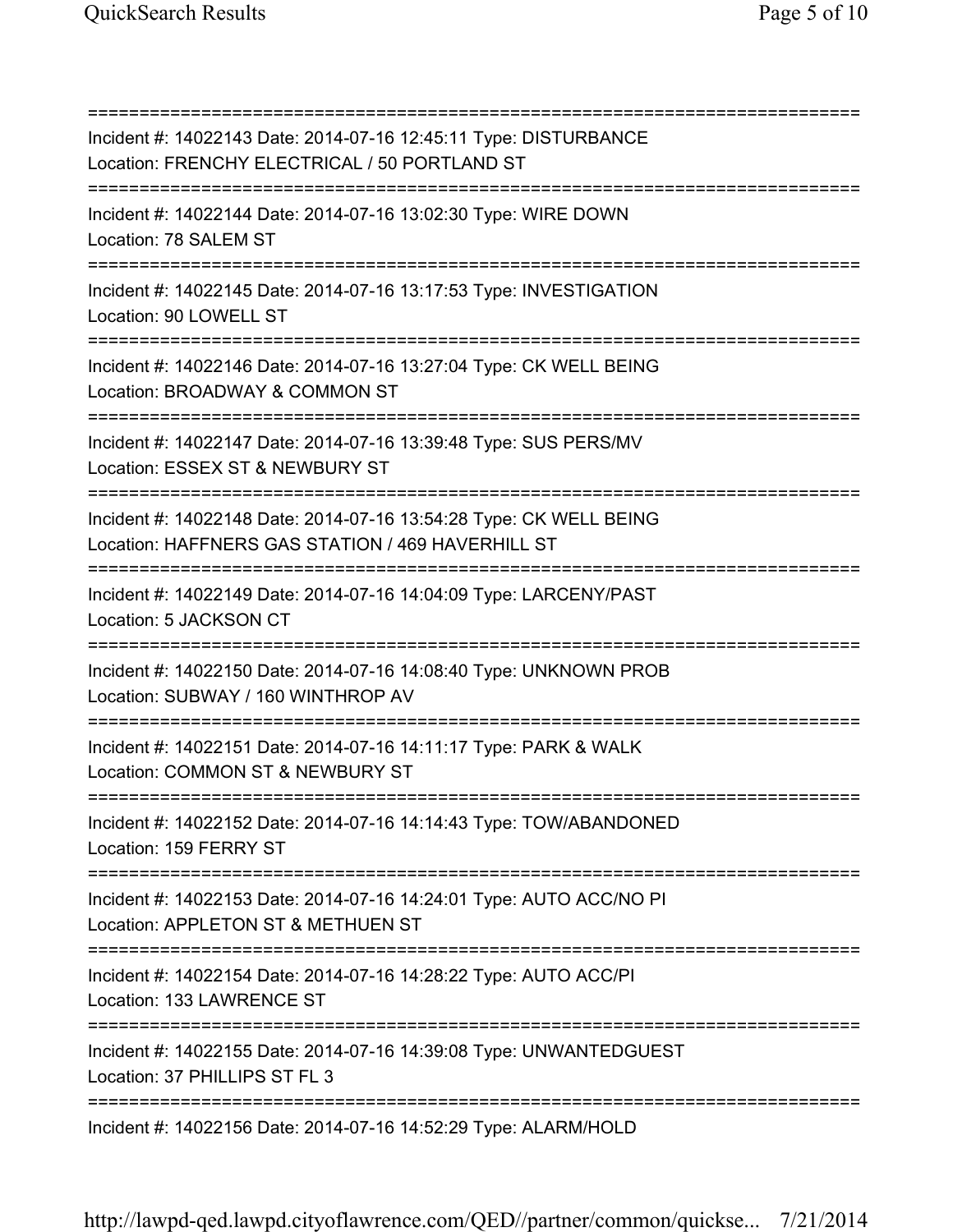=========================================================================== Incident #: 14022157 Date: 2014-07-16 15:18:37 Type: DRUG VIO Location: FIRE ALARM / 60 BODWELL ST =========================================================================== Incident #: 14022158 Date: 2014-07-16 15:29:04 Type: ANIMAL COMPL Location: 115 SPRUCE ST =========================================================================== Incident #: 14022159 Date: 2014-07-16 15:31:46 Type: SUS PERS/MV Location: 200 COMMON ST =========================================================================== Incident #: 14022160 Date: 2014-07-16 15:45:04 Type: MEDIC SUPPORT Location: 2 APPLETON ST =========================================================================== Incident #: 14022161 Date: 2014-07-16 15:57:30 Type: ASSIST FIRE Location: 55 CAMBRIDGE ST FL 2 =========================================================================== Incident #: 14022162 Date: 2014-07-16 16:14:40 Type: AUTO ACC/NO PI Location: MCDONALDS / 50 BROADWAY =========================================================================== Incident #: 14022163 Date: 2014-07-16 16:18:14 Type: BUILDING CHK Location: 196 BRUCE ST =========================================================================== Incident #: 14022164 Date: 2014-07-16 16:20:18 Type: VIO CITY ORD Location: 26 ALLSTON ST =========================================================================== Incident #: 14022165 Date: 2014-07-16 16:25:42 Type: MISSING PERS Location: 90 LOWELL ST =========================================================================== Incident #: 14022166 Date: 2014-07-16 16:40:50 Type: CK WELL BEING Location: 11 PROVIDENCE ST =========================================================================== Incident #: 14022167 Date: 2014-07-16 17:02:26 Type: DOMESTIC/PAST Location: 501 ANDOVER ST FL 1 =========================================================================== Incident #: 14022168 Date: 2014-07-16 17:07:44 Type: AUTO ACC/NO PI Location: 120 HOWARD ST =========================================================================== Incident #: 14022169 Date: 2014-07-16 17:18:53 Type: STOL/MV/PAS Location: 203 PARK ST =========================================================================== Incident #: 14022170 Date: 2014-07-16 17:21:12 Type: EXTRA SURVEIL

http://lawpd-qed.lawpd.cityoflawrence.com/QED//partner/common/quickse... 7/21/2014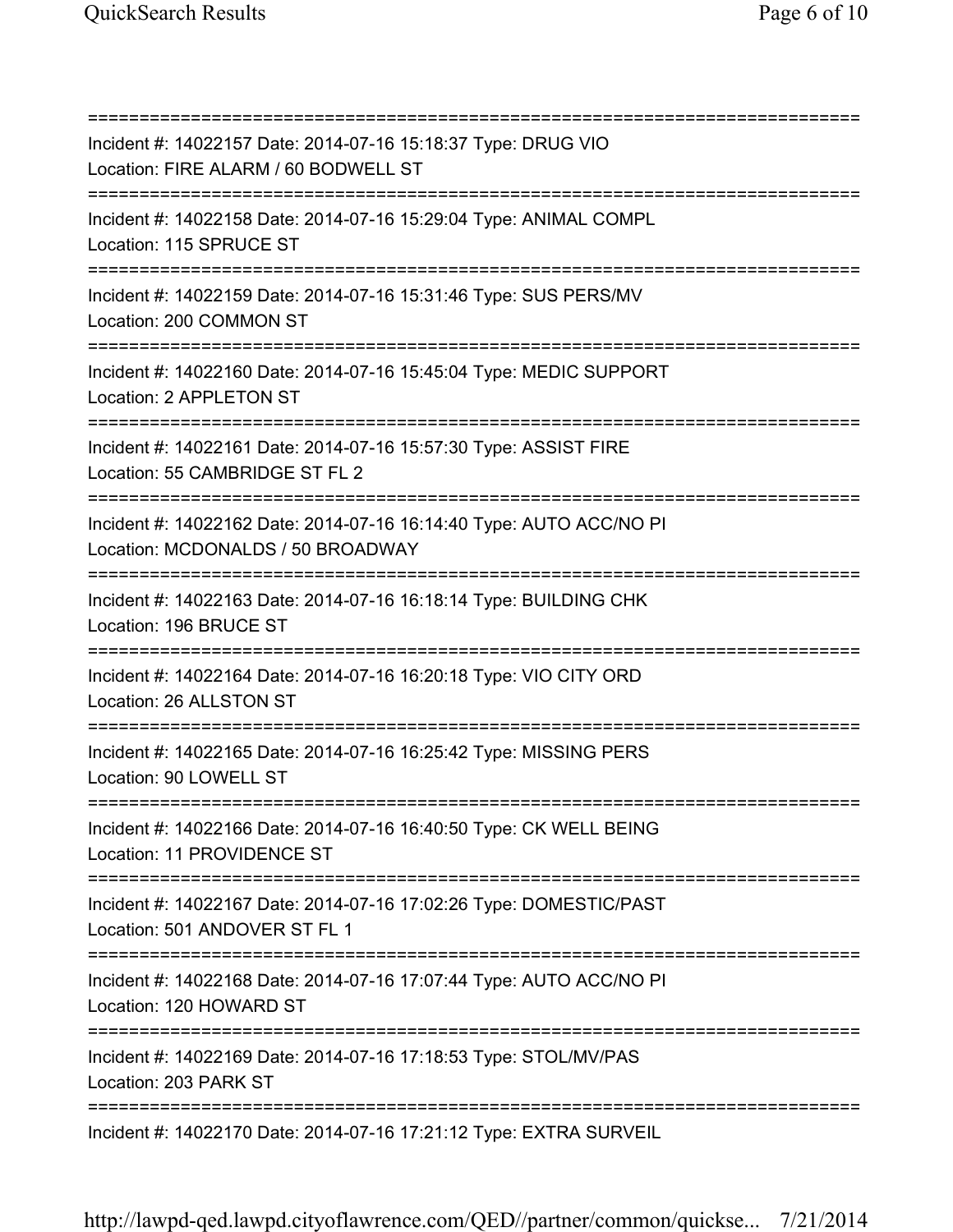| Location: 19 SPRINGFIELD ST                                                                                                            |
|----------------------------------------------------------------------------------------------------------------------------------------|
| Incident #: 14022171 Date: 2014-07-16 17:25:29 Type: MISSING PERS<br>Location: 70 KNOX ST                                              |
| Incident #: 14022172 Date: 2014-07-16 17:45:43 Type: ALARM/BURG<br>Location: RESD; RALDY REYES9782584982 / 23 HANCOCK ST               |
| Incident #: 14022173 Date: 2014-07-16 17:50:52 Type: STOL/MV/PAS<br>Location: 68 TRENTON ST                                            |
| Incident #: 14022174 Date: 2014-07-16 17:51:42 Type: MEDIC SUPPORT<br>Location: 32 LAWRENCE ST #9<br>--------------------------------- |
| Incident #: 14022175 Date: 2014-07-16 17:55:33 Type: ALARM/BURG<br>Location: ST GEORGE'S CHURCH / 8 LOWELL ST                          |
| Incident #: 14022176 Date: 2014-07-16 18:00:35 Type: SHOPLIFTING<br>Location: CVS / 266 BROADWAY                                       |
| Incident #: 14022177 Date: 2014-07-16 18:01:12 Type: RECOV/STOL/MV<br>Location: CHICO AUTO REPAIR / 121 WEST ST                        |
| Incident #: 14022179 Date: 2014-07-16 18:04:50 Type: 911 HANG UP<br>Location: 118 EXCHANGE ST #B                                       |
| Incident #: 14022178 Date: 2014-07-16 18:05:27 Type: TOW/REPOSSED<br>Location: CVS PHARMACY / 266 BROADWAY                             |
| Incident #: 14022180 Date: 2014-07-16 18:11:57 Type: PARK & WALK<br>Location: BRADFORD ST & BROADWAY                                   |
| Incident #: 14022181 Date: 2014-07-16 18:40:11 Type: NOISE ORD<br>Location: 88 HAVERHILL ST                                            |
| Incident #: 14022182 Date: 2014-07-16 18:47:03 Type: EXTRA SURVEIL<br><b>Location: WASHINGTON ST</b>                                   |
| Incident #: 14022183 Date: 2014-07-16 18:48:52 Type: ALARM/BURG<br>Location: LAWRENCE BOYS + GIRLS CLUB / 136 WATER ST                 |
| Incident # 44000404 Data: 0044 07 42 40.52.00 Tune: TOIAI OF MAI                                                                       |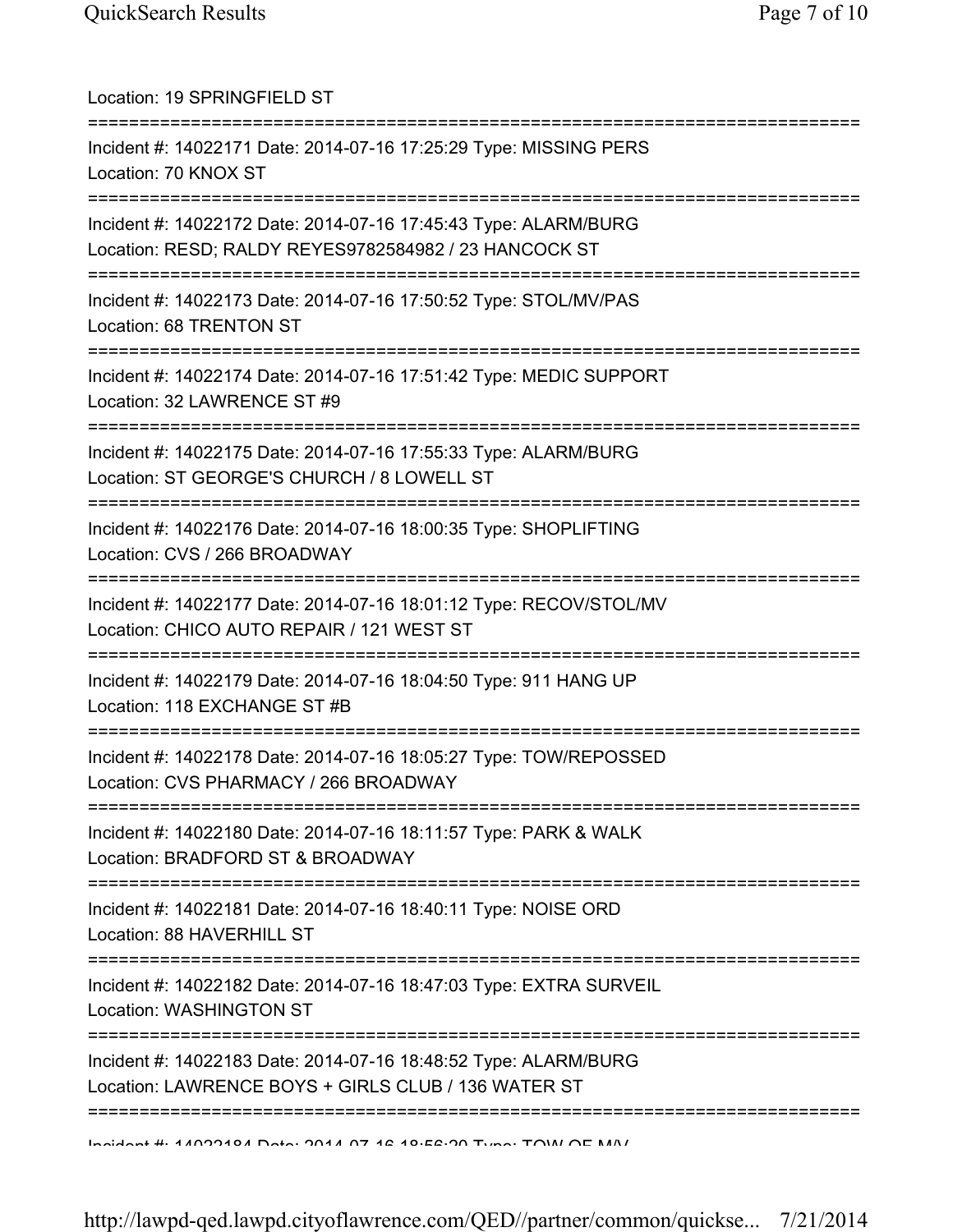| Location: RITA HALL / 490 HAMPSHIRE ST                                                                                                    |
|-------------------------------------------------------------------------------------------------------------------------------------------|
| Incident #: 14022185 Date: 2014-07-16 19:08:04 Type: STOL/MV/PAS<br>Location: 279 ERVING AV<br>----------------------------------         |
| Incident #: 14022186 Date: 2014-07-16 19:30:40 Type: ANIMAL COMPL<br>Location: 35 ORCHARD ST #1                                           |
| Incident #: 14022187 Date: 2014-07-16 19:32:33 Type: DISTURBANCE<br>Location: 2 HAMLET ST                                                 |
| Incident #: 14022188 Date: 2014-07-16 20:01:22 Type: GENERAL SERV<br>Location: 39 BROOKFIELD ST                                           |
| ===================================<br>Incident #: 14022189 Date: 2014-07-16 20:08:10 Type: BUILDING FIRE<br>Location: 12 DIAMOND ST FL 3 |
| Incident #: 14022190 Date: 2014-07-16 20:18:00 Type: EXTRA SURVEIL<br>Location: JACKSON ST & OAK ST                                       |
| ;=========================<br>Incident #: 14022191 Date: 2014-07-16 20:27:11 Type: A&B PAST<br>Location: 139 S BROADWAY #1R               |
| Incident #: 14022192 Date: 2014-07-16 20:31:05 Type: TRESPASSING<br>Location: 33 BROOK ST                                                 |
| Incident #: 14022193 Date: 2014-07-16 20:36:04 Type: AUTO ACC/NO PI<br>Location: BROADWAY & TREMONT ST                                    |
| Incident #: 14022194 Date: 2014-07-16 20:37:57 Type: ALARM/BURG<br>Location: ST GEORGE'S CHURCH / 8 LOWELL ST                             |
| Incident #: 14022195 Date: 2014-07-16 20:43:37 Type: DISTURBANCE<br>Location: 34 ATKINSON ST FL 3                                         |
| :========<br>Incident #: 14022196 Date: 2014-07-16 20:44:30 Type: EXTRA SURVEIL<br>Location: SPRINGFIELD ST                               |
| Incident #: 14022197 Date: 2014-07-16 20:47:25 Type: LIC PLATE STO<br>Location: 49 WEST ST                                                |
|                                                                                                                                           |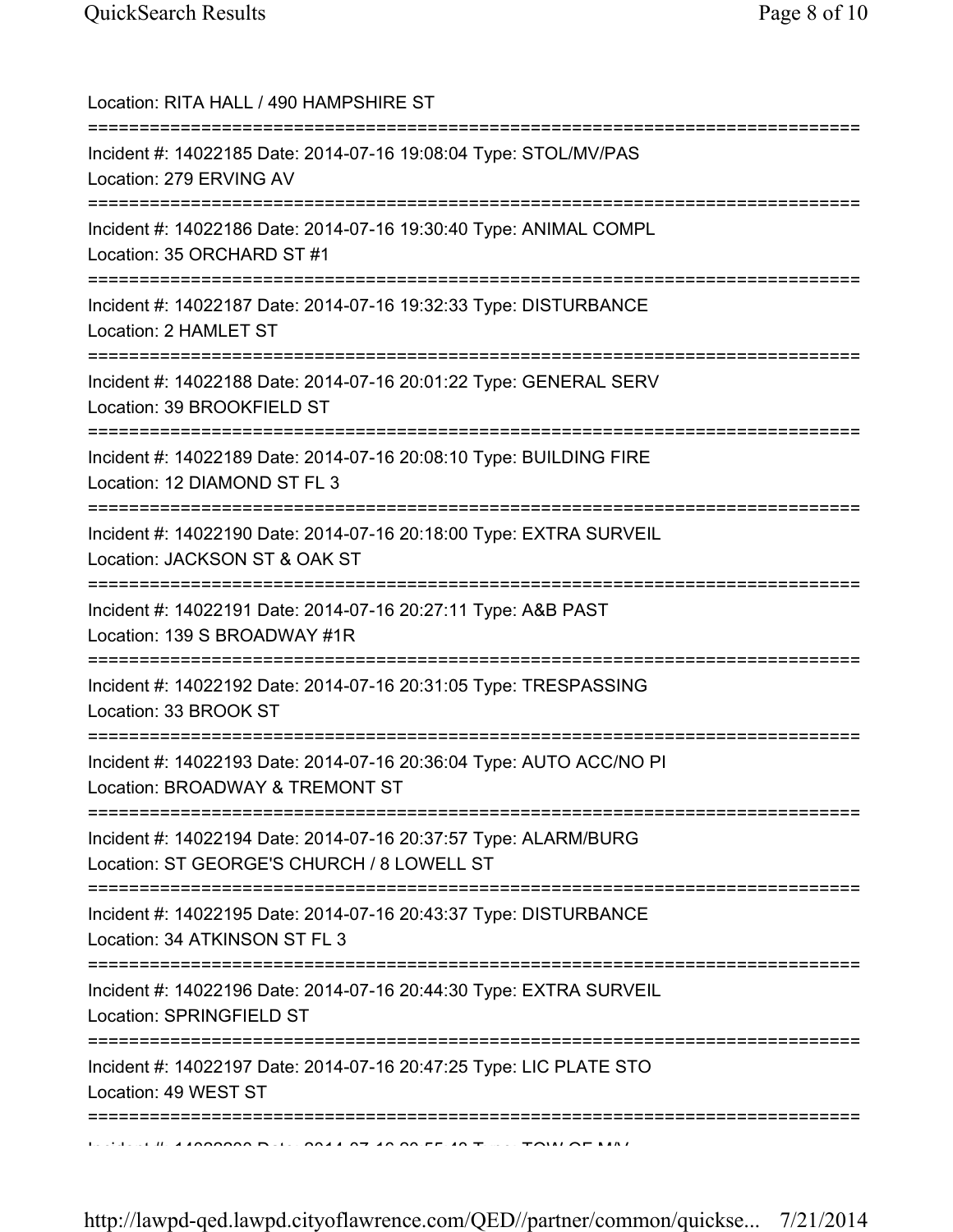| Location: BRUCE ST & ERVING AV                                                                                                             |
|--------------------------------------------------------------------------------------------------------------------------------------------|
| Incident #: 14022198 Date: 2014-07-16 20:57:10 Type: E911 HANGUP<br>Location: 112 THOREAU WAY<br>================================          |
| Incident #: 14022199 Date: 2014-07-16 21:00:44 Type: HIT & RUN M/V<br>Location: ANDOVER ST & S BROADWAY                                    |
| Incident #: 14022201 Date: 2014-07-16 21:41:03 Type: M/V STOP<br><b>Location: CROSS ST</b>                                                 |
| Incident #: 14022202 Date: 2014-07-16 22:03:03 Type: M/V STOP<br>Location: FRANKLIN ST & HAVERHILL ST                                      |
| Incident #: 14022203 Date: 2014-07-16 22:07:08 Type: CHILD ABUSE<br>Location: 16 BOXFORD ST #REAR FL 1                                     |
| Incident #: 14022204 Date: 2014-07-16 22:12:02 Type: M/V STOP<br>Location: ESSEX ST & MARGIN ST<br>--------------------                    |
| Incident #: 14022205 Date: 2014-07-16 22:22:15 Type: MV/BLOCKING<br>Location: 120 BERNARD AV                                               |
| Incident #: 14022206 Date: 2014-07-16 22:29:42 Type: A&B PAST<br><b>Location: LOWELL ST</b>                                                |
| Incident #: 14022207 Date: 2014-07-16 22:30:12 Type: EXTRA SURVEIL<br>Location: WASHINGTON ST                                              |
| Incident #: 14022208 Date: 2014-07-16 22:30:41 Type: NEIGHBOR PROB<br>Location: 36 TREMONT ST FL 3                                         |
| Incident #: 14022209 Date: 2014-07-16 22:52:00 Type: EXTRA SURVEIL<br>Location: WASHINGTON ST                                              |
| ===================================<br>Incident #: 14022210 Date: 2014-07-16 23:04:03 Type: AUTO ACC/PI<br>Location: LOWELL ST & WARREN ST |
| Incident #: 14022211 Date: 2014-07-16 23:26:19 Type: MISSING PERS<br>Location: 18 BELLEVUE ST                                              |
|                                                                                                                                            |